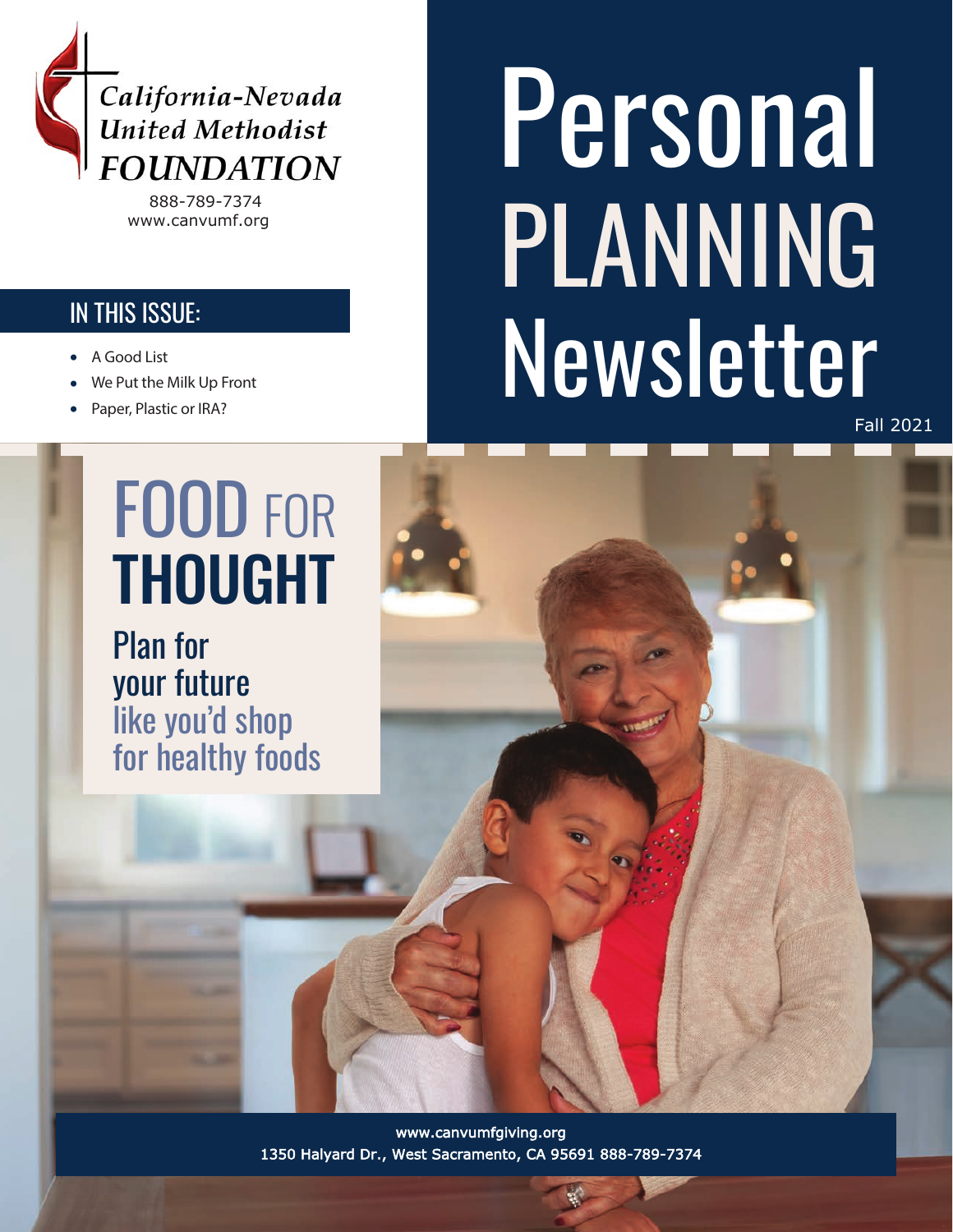

## A GOOD LIST

Any trip to the store is better when we plan ahead. When we make a shopping list first, we usually buy only what we need and are less prone to impulse purchases. By planning ahead, we can time our trip with good sales, coupons and flyers so we can get what we need at the best price. Planning pays.

The end of the year is a great time to plan for next year and for the rest of our lives. This is a wonderful opportunity to look at ways to save taxes. As you do, you can also look ahead and ensure future years provide enough for you, your family and the causes you cherish. And, when all is added together, you will leave a legacy and be remembered for all you have done.

We help people like you every day and we have excellent planning tools to help you achieve your goals. You would not go to the store without knowing what you want. Don't live another day without thinking about your future and that of your family. We have fresh ideas to help you.

As you celebrate friends and family during the holidays, consider how you want to provide for them even as you save money for yourself and your spouse. If you wish to include your church in your plans, we have tools to help you provide for your family while giving you significant tax benefits. Call or email us. We have everything you need, and unlike the store, all our tools are available at absolutely no cost (or obligation) for you. No coupon is ever needed.

Don't spend money you don't have to spend.

You don't shop when you are hungry. Don't wait until April to look at your taxes.



We are like your friendly produce manager at your local store.

We know what's in season, and we can make recommendations knowing what you like.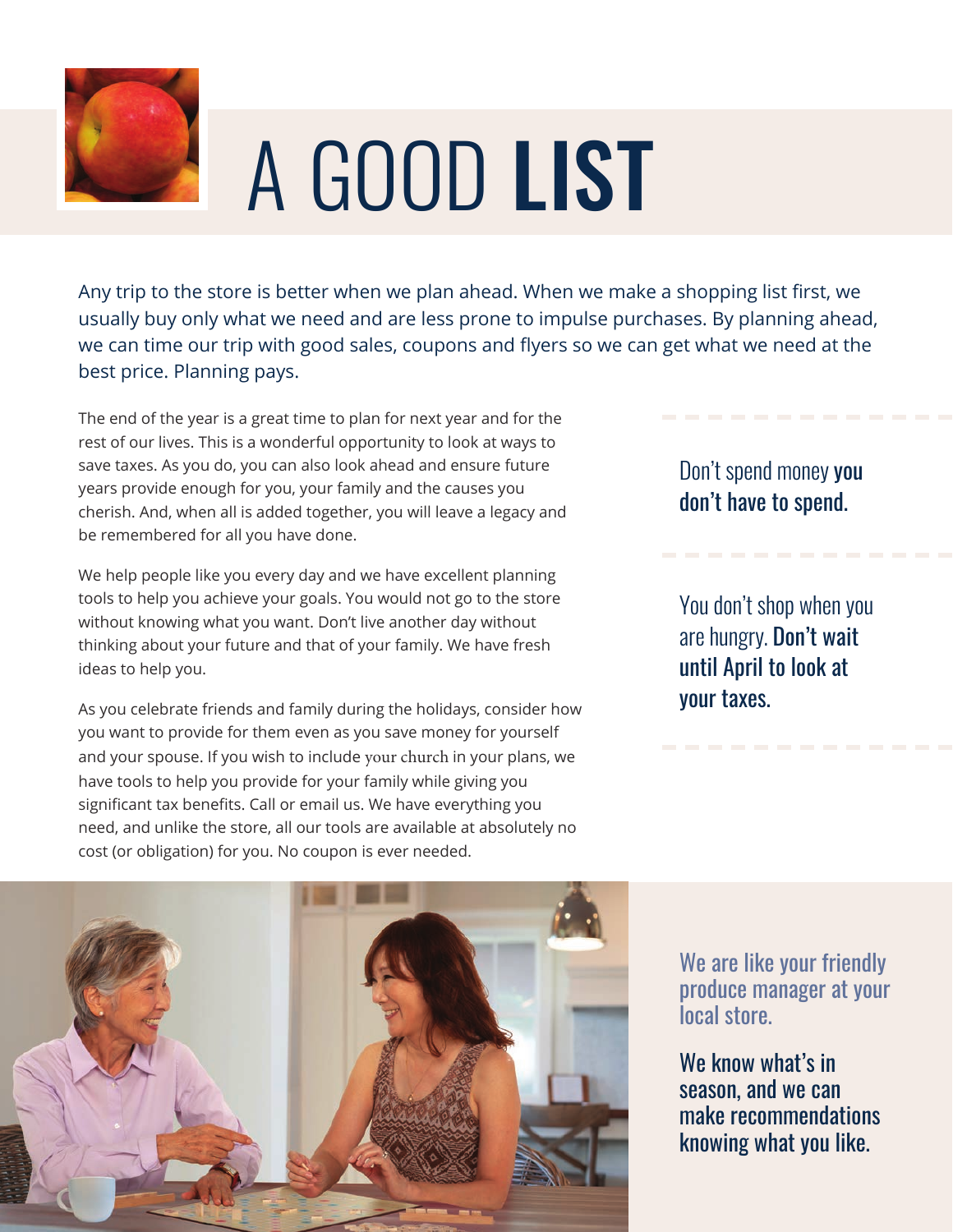### WE PUT THE MILK UP FRONT

Ever wonder why the store puts the milk, eggs and other staples along its back wall? They place them there because they know those are the products you need most often. The grocer wants you to impulse buy the other products you see as you walk to the back of the store.

While we don't sell milk and eggs, we do have tools and ideas to help you and make your life better. However, we put our staples and everything you need up front. We value your time and want to give you our best, conveniently and with no clutter. We make it easy for you.

While we offer many tools, tips and ideas, here are a few of our ideas to show how impactful but quick and simple planning can be.

- Think about your pay-on-death beneficiary for your checking, savings, IRA and investment accounts. You can designate a family member or charity to receive funds in the account without going through probate.
- Our charitable gift annuity offers you high, fixed, reliable payments that last your whole life.

Call or email us. We give you our best ideas right out front. You never have to search. Imagine the peace of mind you will have.



Everything we do for you comes with no cost or obligation.



The holidays are a perfect time to give yourself the peace of mind that comes with a little planning.